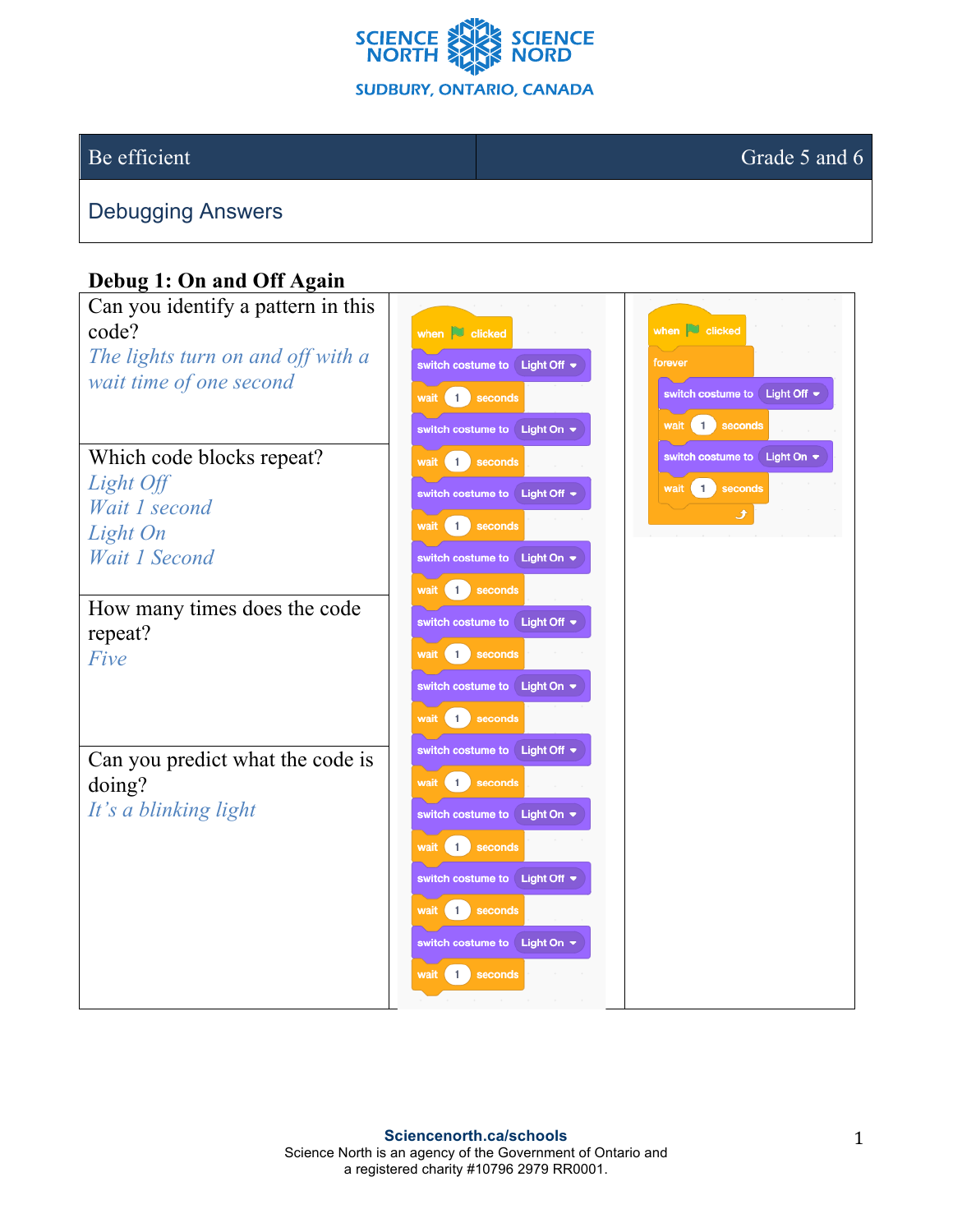

## **Debug 2: High Score**

| when $\Box$ clicked<br>timer<br>20<br>repeat until<br>touching Apple<br>$\rightarrow$ 2<br>then<br>change Score v by 1                   | Apple<br>touching                                                |
|------------------------------------------------------------------------------------------------------------------------------------------|------------------------------------------------------------------|
| touching Bananas $\bullet$ ?<br>then<br>if.<br>change Score v by 1                                                                       |                                                                  |
| touching<br>Orange $\blacktriangledown$<br>$ 2\rangle$<br>then<br>change Score $\bullet$ by 1                                            |                                                                  |
| Donut $\bullet$ 2<br>touching<br>then<br>change Score v by 1                                                                             | C<br>touching Orange<br>20<br>0<br>Cake •<br>touching<br>clicked |
| change Score $\blacktriangleright$ by $\blacktriangleleft$<br>touching Muffin $\blacktriangleright$<br> ?<br>then<br>change Score • by 1 |                                                                  |
|                                                                                                                                          | touching $\mathsf{Cache}\rightarrow ?$ then<br>Ĵ                 |